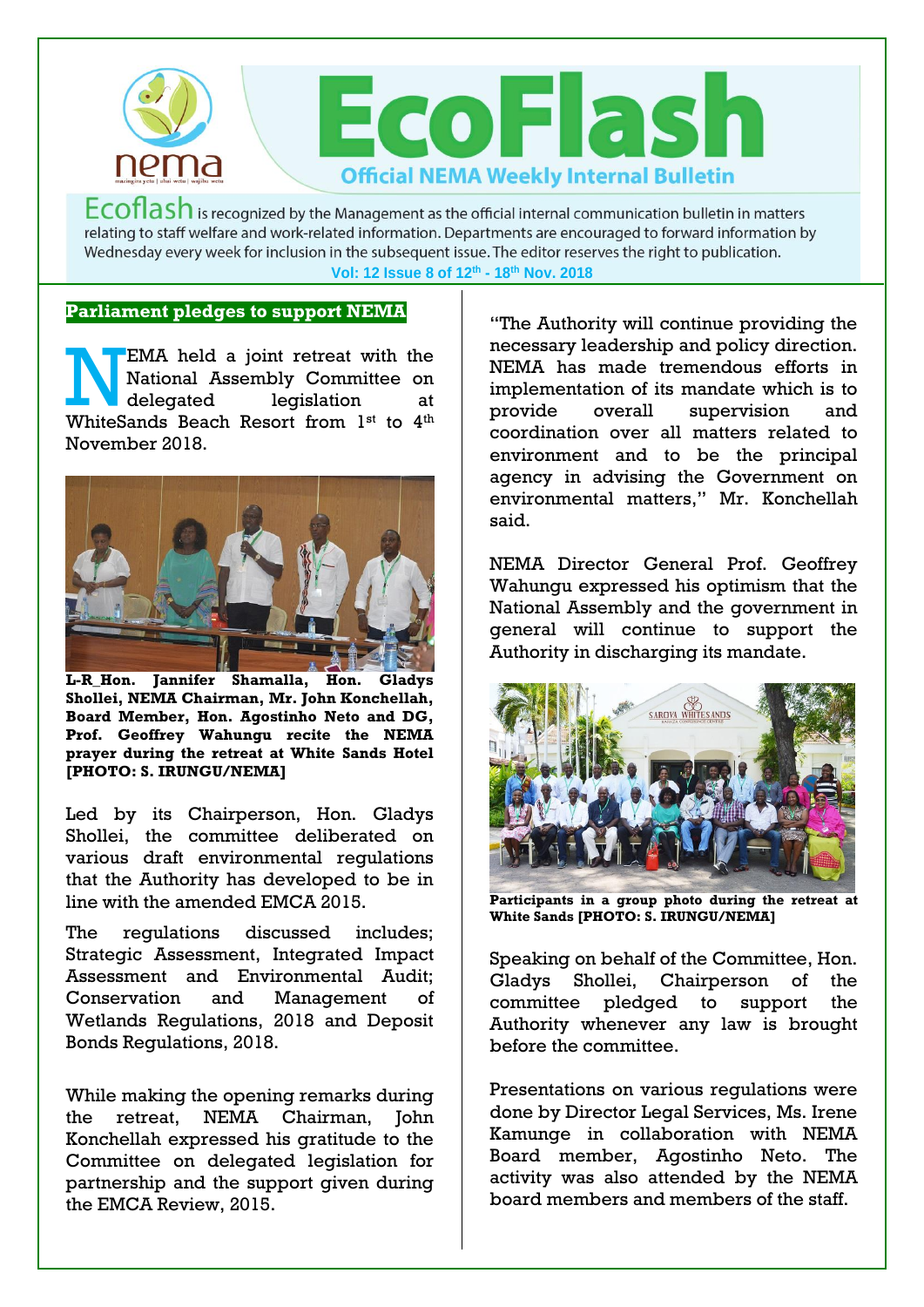# **Uganda learns from Kenya's plastic ban**

delegation of members of parliament from Uganda paid a courtesy call to NEMA on 31st delegat<br>
parliam<br>
courtes



**Ugandan members of parliament at a meeting chaired by NEMA Chairman, John Konchellah and PS Environment and Forestry, Ali Noor at the Director General's office [PHOTO: S. IRUNGU/NEMA]** 

They were received by Environment and Forestry Principal Secretary, Ali Noor Ismail, NEMA chairman, John Konchellah, Board of management and Director General, Prof. Geoffrey Wahungu.

Welcoming the delegation, NEMA Chairman, John Konchellah stated that the Authority was delighted with the visit as it was a good sign that NEMA was on the right track of achieving her vision of becoming a world class environmental management Authority.



**The meeting in progress at NEMA boardroom [PHOTO: S. IRUNGU/NEMA]** 

Mr. Konchellah stated, "Looking at the ban one year on, we are proud as a country to note an 80% compliance. This was as a

result of the education and sensitization done on the citizenry in addition to the enforcement action which is ongoing. So far NEMA has been able to make more than 500 arrests of both manufacturers, distributors as well as small traders and prosecute 258 cases in addition to seizing mounds of the banned plastics."

The delegation also sought to benchmark Kenyan's environmental matters including the Kenya's journey towards plastic bags ban as they look forward towards implementing the ban in Uganda.



**Parliamentarians from Uganda in a group photo with the NEMA Board [PHOTO: S. IRUNGU/NEMA]** 

Previously, NEMA Director General had alluded that the fight against plastic bags one year on was being hindered by neighboring countries that had not yet banned plastic bags. Hence, the bags were being smuggled into country through the porous borders.

### **Planners' international convention held**

he Annual Planners Convention proceeded alongside the International Conference on "The The Annual Planners Convention<br>
proceeded alongside the<br>
International Conference on "The<br>
role of Urban and Regional Planning in Implementation of the Big Four Agenda".

The conference was hosted by the Kenya Institute of Planners (KIP) in collaboration with various stakeholders, including National Government Ministries, Parastatals and Counties. Both events were held in Mombasa County at The Travelers Beach Hotel, Mombasa from 8<sup>th</sup> to  $12^{\text{th}}$ October, 2018.